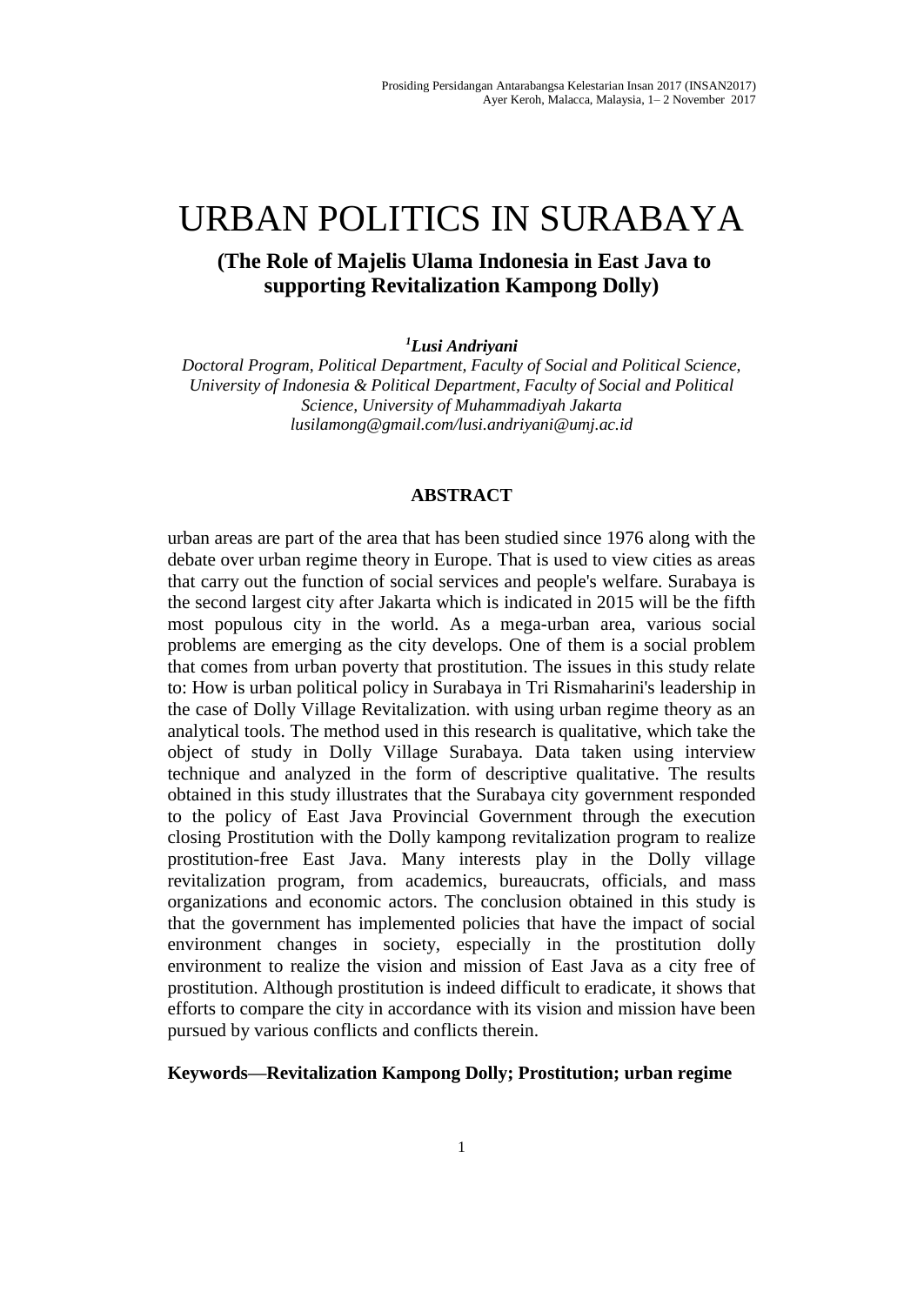#### **INTRODUCTION**

Urban and urban areas are part of the area that has been studied since 1976 along with the debate over urban regime theory in Europe that is used to view cities as areas that carry out the function of social services and people's welfare. The urban regime approach was also used by Fainstein to explain the circle of power in the administration and in 1980 the approach was more likely to be "urban political economy". In 1983 urban studies progressed with the publication of views of Lexion's "The City as Growth Machine". Population growth in major cities of the world is increasing in number as reported by the UN in 1984 entitled "Prospect of World Urbanization" which states that in 2000 there will be 23 metropolitan cities with populations over 10 million people where Jakarta is among the most populous cities to-11. Meanwhile, according to United Nations data of 2014, currently about 54% of the total population of the earth resides in urban areas. This number is expected to continue to rise to about 66% by 2050. Of these, Asian countries will be home to about 53% of the world's urban population. Asian countries are still relatively lower than in other countries, such as Africa, and some big cities in Asian countries such as Tokyo, New Delhi, Shanghai and Mumbai will emerge as megacities. The other cities, such as Manila and Jakarta, are also in the process of growing into a gigantic city.

The city has an important role for the community, especially in meeting human needs, among others in terms of housing, employment, social interaction and recreation. Humans themselves have a basic need to improve the quality of life, both physical (physical) and spiritual (psychological). To create a quality life balance for the lives of urban and rural communities, it is necessary to maintain the functions of the environment and social functions in a quality manner. To be able to maintain the balance requires a comprehensive planning of urban spatial layout. Urban issues became an important topic by the year 2000 to address the current urban developments, particularly with regard to urban management. In the world's largest metropolitan congress held in Melbourne Australia discussed six major issues facing major cities in the world. These problems include point-pont:

1. Uncontrolled urban population growth.

2. People's housing and physical and social facilities are increasingly inadequate.

- 3. The declining environment and health.
- 4. Our economy and employment are increasingly unbalanced.
- 5. Increased traffic and transportation.
- 6. Incompetent urban organizations and management.

Cities in developing countries like those in the Asia-Pacific region show similar symptoms. The growth of cities in the Asia-Pacific region is faster in line with the flow of globalization. The building of Empire state building and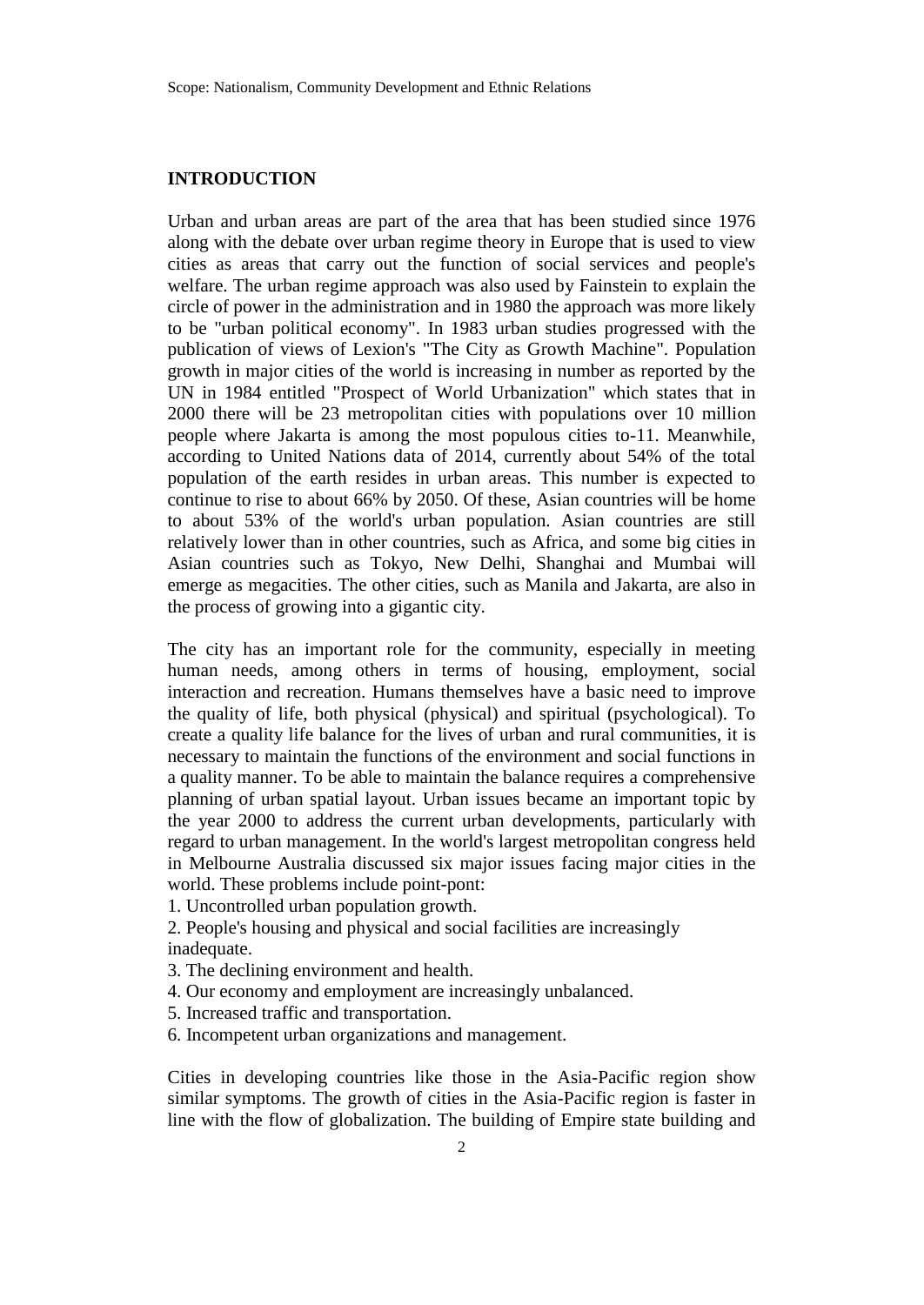World Trade Center in New York, Sears Tower in Chicago, Petronas twin towers in Kuala Lumpur show rapid urban growth. Currently, Indonesia has a very important opportunity in preparing the agenda of the world about urban areas. The strategic role is shown by the position of Indonesia as a member of the Bureau of the United Nations in charge of preparing Habitat 3 together with Germany, Ecuador, Chilie, France, Senegal, Slovakia and the United Arab Emirates. The goal of habitat formation 3 is to develop sustainable urban development strategies, evaluate what has been done in relation to poverty alleviation issues, improved quality of life and new challenges in the world's urban so-called new urban agenda.

Indonesia, as one of the developing countries in Asia and the fourth most populous country in the world, is facing the urban challenges resulting from population growth. In 2010, Indonesia's urban population has reached about 49% of the total population. The proportion of Indonesia's urban population has exceeded the average proportion of urban population in Southeast Asia and even the Asian continent.

Surabaya is the second largest city after Jakarta, indicated in 2015 will be the fifth most populous city in the world with a population of 21.2 million people below Tokyo. As a mega-urban area, the various social problems that have arisen along with the development of the city have been out of the administrative boundaries of the urban areas, especially the Gerbangkertasusila region. Many communities outside administrative areas work in Surabaya, as well as engaging in economic activities and living as citizens of Surabaya as wild migrants and entering the informal sector. The presence of residents from the suburbs of Surabaya became an important point. Their arrival will create problems in urban areas if the city government of Surabaya can not meet the needs of public services for them. The current urban development has raised its own problems, including social problems derived from urban poverty. The impact of urban poverty has led to prostitution that has developed into a business, such as in Tokyo known as "Baisun Takusi". In Jakarta, the same thing is done with a closed pattern when there is a big event under the pretext of accompanying and accompanying guests. The proliferation of prostitution businesses has also prompted the French parliament to pass a law punishing users of commercial sex worker services (fines) with a fine of up to 3,750 euros, equivalent to Rp56.4 million.

## **Urban Regime Theory**

In 1976, there was a debate in Europe about the urban regime theory that had dominated neo-Marxist and neo-Weberian as an approach to seeing the city as part of an area performing the function of social service and welfare. In contrast to the "city as growth machine" view of Lexion's urban study in the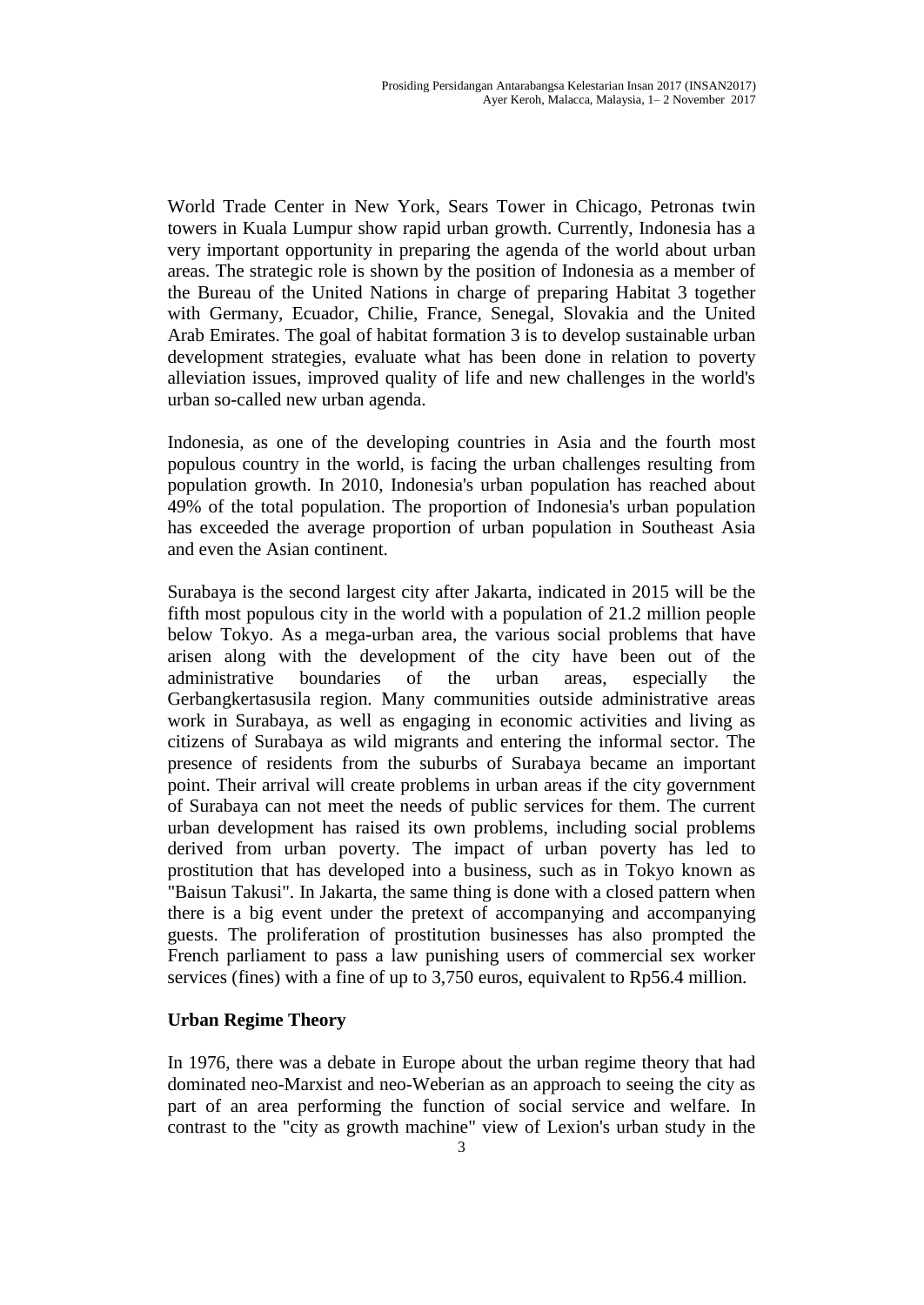United States, published by Harvey Molotch's in 1983, at which time Castells carried out a study of radicalism in urban studies in Europe and to date construction of grand theory. The concept of the urban regime has been used by Fainstein to explain the circle of power that exists in administration within the American government. And in the end both approaches since 1980 more on "urban political economy".

In general Bryan T. Downes describes several issues related to urban areas, among others: 1) physical problems; related to the conditions of environmental quality (air, pollution), the condition of physical facilities (schools, industrial premises, roads, street lighting, parks, recreation, etc. 2) Human problems, related to humans, such as the linkage between physical and psychological conditions, attitudes or behaviors, values and beliefs - such as mental to generate income, prejudice, alienated feeling, helplessness, or relative deprivation. Second, it relates to the relationship between place and individual. Unlike the case by James Q.Wilson: ... that has knowledge about and hence our ability to solve physical problems far outsdistances our willingness to deal with them. Just the opposite appears to be true of human problems - public opinion appear more willing to solve these problems. ... .in new cities grow and age and its environment or physical facilities deteriorate, redevelopment decision becomes necessary.

Urban politics as described by Bryan T. Downs in his book Politics, Change and Urban Crisis will be related to several things, among others: First, the political authority possessed by the city, how the fragmentation of authority is established and how the ability of the city in solving its problems and the power that run the government, who governs, how the government runs and the function of bureaucracy. Second, the role of the urban elite and the mass trust of the elite and the government in solving urban problems. Third, the control that comes from the community as a form of active participation in achieving common goals. To understand the urban context, it is necessary first to understand politics and political change as the cause of actions and activities carried out by the government.

Politics is a process of authoritively deciding who gets what, when, and how. How are public policies made and implemented? What are conseqquences this process for urban problem solving? Knowledge of who benefits and why do not they solve their problems? In the conceptualization of politics as a process, more political view not only as a result of a policy, but relates to the relationship between different variables of the process of distribution of authority and power, privileges possessed by the elite and the beliefs and behavior of society. In this conceptualization of political process, the outcomes of political process and power, and prevailing elite and mass beliefs or attitudes.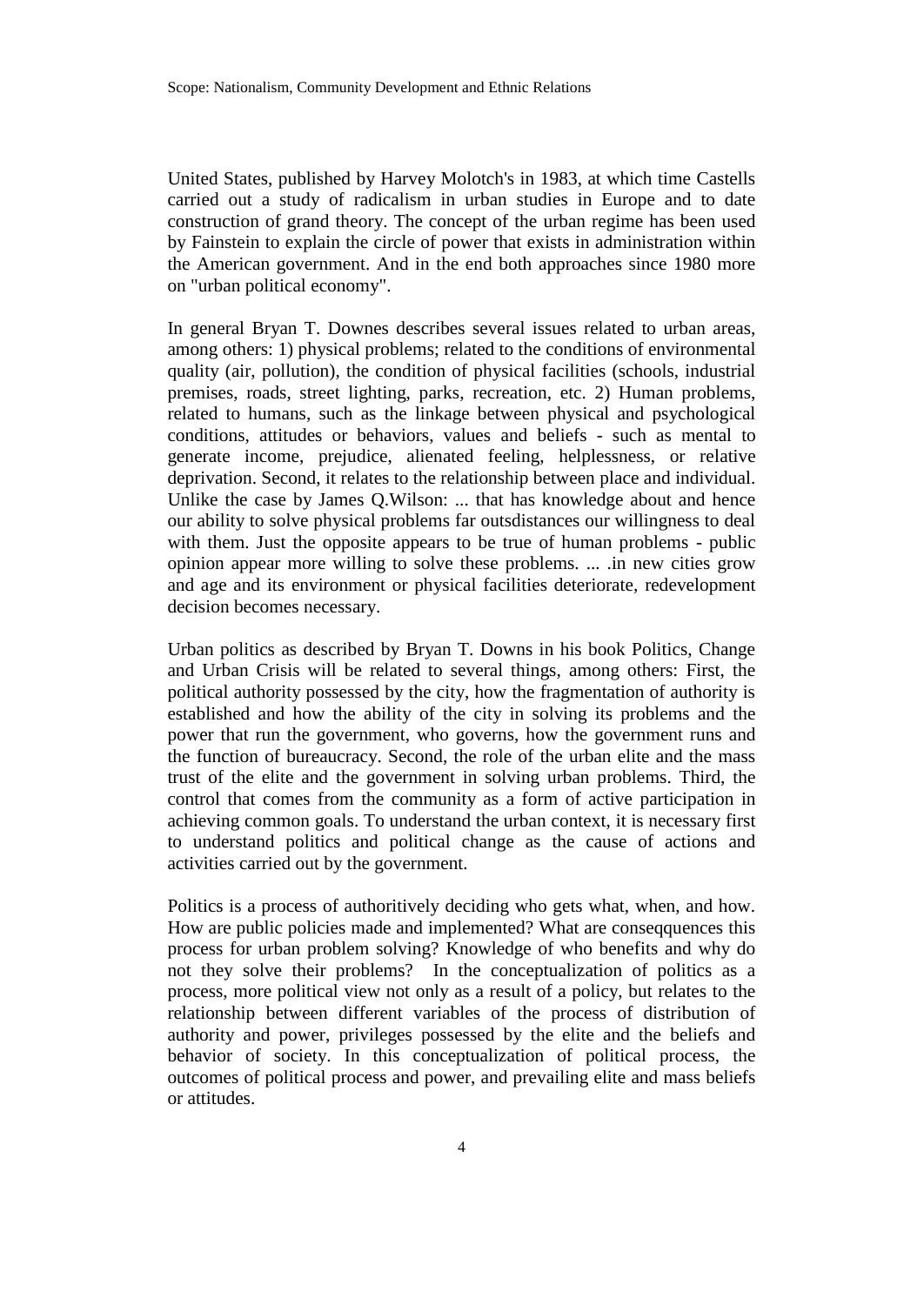The political process that occurs will result in political change itself, there are several factors that can be used to look at political changes, among others: (1) the general political characteristics of society, (2) rules and procedures applied by the government and local political structures, 3) the political behavior of the community, (4) the political culture of society, (5) the distribution of authority and power in society, (6) patterns of interaction between citizens, interest groups and political leaders and (7) The distribution of power and authority is determined by the ability of the government and the bureaucracy in carrying out its duties.

According to Megan K. Blake, in his book entitled "Reconstructing Urban Regime Theory: Regulating Urban Politics in a Global" explains that looking at urban issues should also look at the function of local government and the resolution of urban issues and how the government can build coalitions, consolidate, implement hegemony and transformation. Urban places are governed by focusing on how coalition emerge, consolidate, become hegemonic, and then devolve or transform.

#### **Research Methods**

To obtain information in accordance with the problems that have been formulated in the research and research objectives, required a comprehensive research design in the form of scientific research methods. Some of the things that need to be explained in this research relate to: perspective and approach used in research, social setting, research location, data collection technique, presentation of data:

Research Approach; This research seeks to collect information relating to From the description of the above concepts and meanings clarify that this research will be directed to the form of descriptive or detailed story of the informant to be able to describe the process of value negotiation and the conflicts that occur within it and its influence on urban politics clearly and systematically. Therefore, this research will use qualitative approach. This study also considers the subjective role of each informant in obtaining information. In other words the "emic" side is more highlighted by describing the information obtained based on the statement, mindset and interpretation of the informant so that hidden data can be obtained.

Social settings and location of research: Research takes the object of Surabaya as one of the developing cities and has been awarded in urban spatial planning. Data collection technique: Information related to urban development program conducted by Surabaya city government, political contestation, process and conflict can be obtained through in-depth interview technique with research subject. With such a pattern is expected to reveal that related to the processes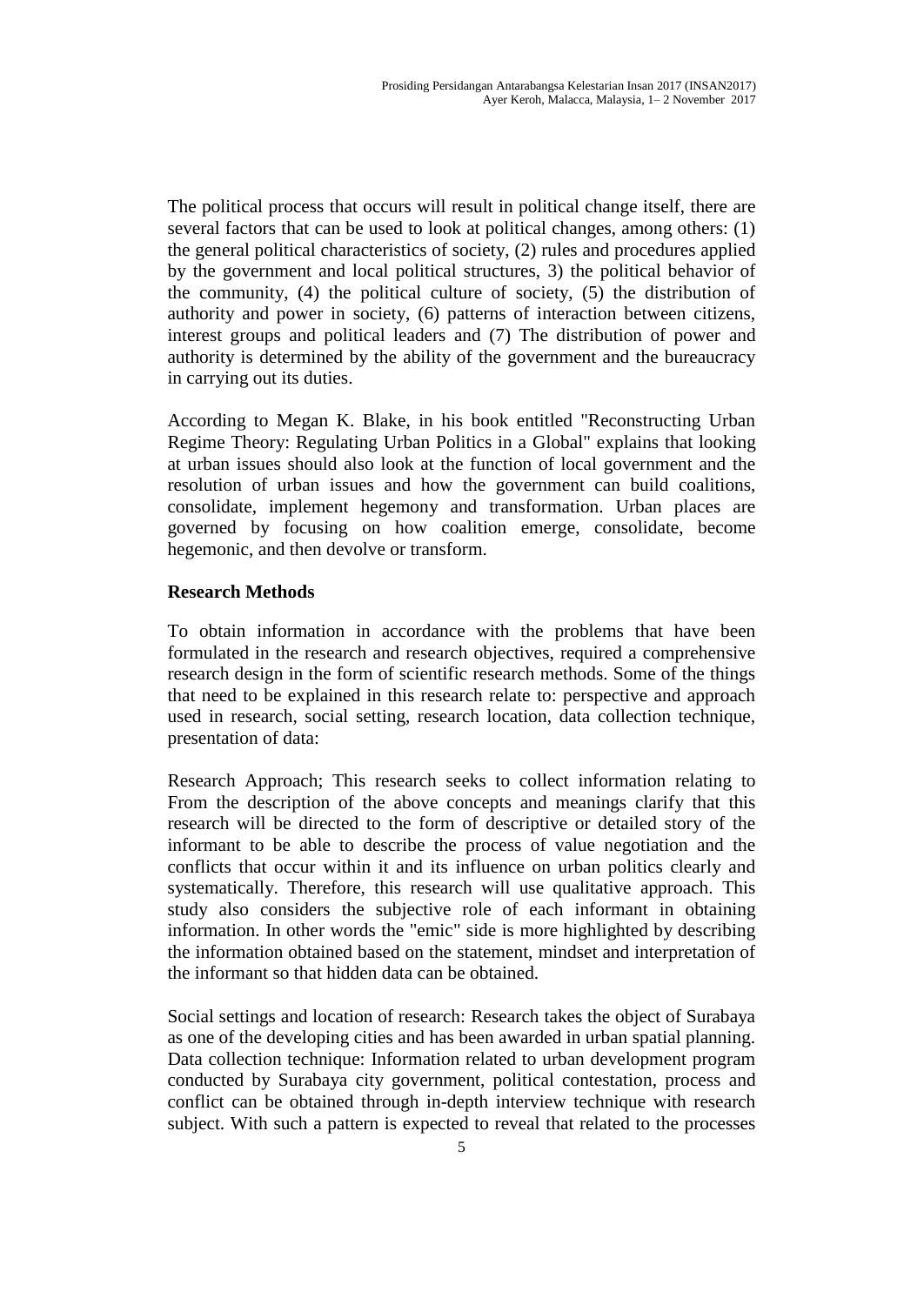that occur in the existing city structuring program in the area of Surabaya. Informants are given the freedom to express their experiences and views according to what is expected to answer the research problem. In addition to interviews, researchers also use observation and documentation in the fulfillment of required data.

Technique Determination of Informants: In this study, researchers used techniques of determining informants with purposive techniques. By determining informants with certain characteristics needed in this study. Data analysis technique: The data are analyzed qualitatively with explanative descriptive model which is intended to be more effective and intense to see interaction, strategy of Surabaya city government. Therefore, in this research also try to see the process and how power relation and conflict of interest happen. From data collection techniques, the data obtained from the field is copied and narrated using a more systematic field report form without affecting the original data obtained from the field so it can easily describe the situation and condition when the data was obtained in the field by stating the name of the informant, the place , interview time.

#### **Civil Society**

Civil Society Civil society as a concept that has not been long known in Indonesia. historically the existence of civil society is firmly rooted in the intellectual and social journey of Western Europe as a form of rejection of all kinds of authoritarianism and totalitarianism. Analytically the concept of civil society is rooted in a building of thought that will become a model of human and society. The basic concept that is basic is the human ability that can be used to achieve the common good naturally. This view was developed by medieval and post-Renaissance thinkers. Like John Locke's idea of a social contract, Adam Smith on the role of the market economy, and Adam Ferguson explaining about civilization.

In the view of Hendro Prasetyo and Alimun Hanif, the Civil Society is seen not merely as a social entity consisting of a group of people, but a manifestation of a widely known communal system in traditional societies. Therefore, according to Hendro Prasetyo and Alimun Hanif, in this context civil society has characteristics also owned by individuals related to autonomy, volunteerism and balance. Civil society is not only described in the context of building opposition, civil society is more an effort to synthesize individual and state interests in public spaces that are able to guarantee the interests of the individual and order of public life. Civil society is built to control the power of political society and economic society, described in the context of parties, parliaments and business corporations. Civil society is built as an effort to balance the power and communication process and distribution of authority in society which can be seen with the emergence of voluntary,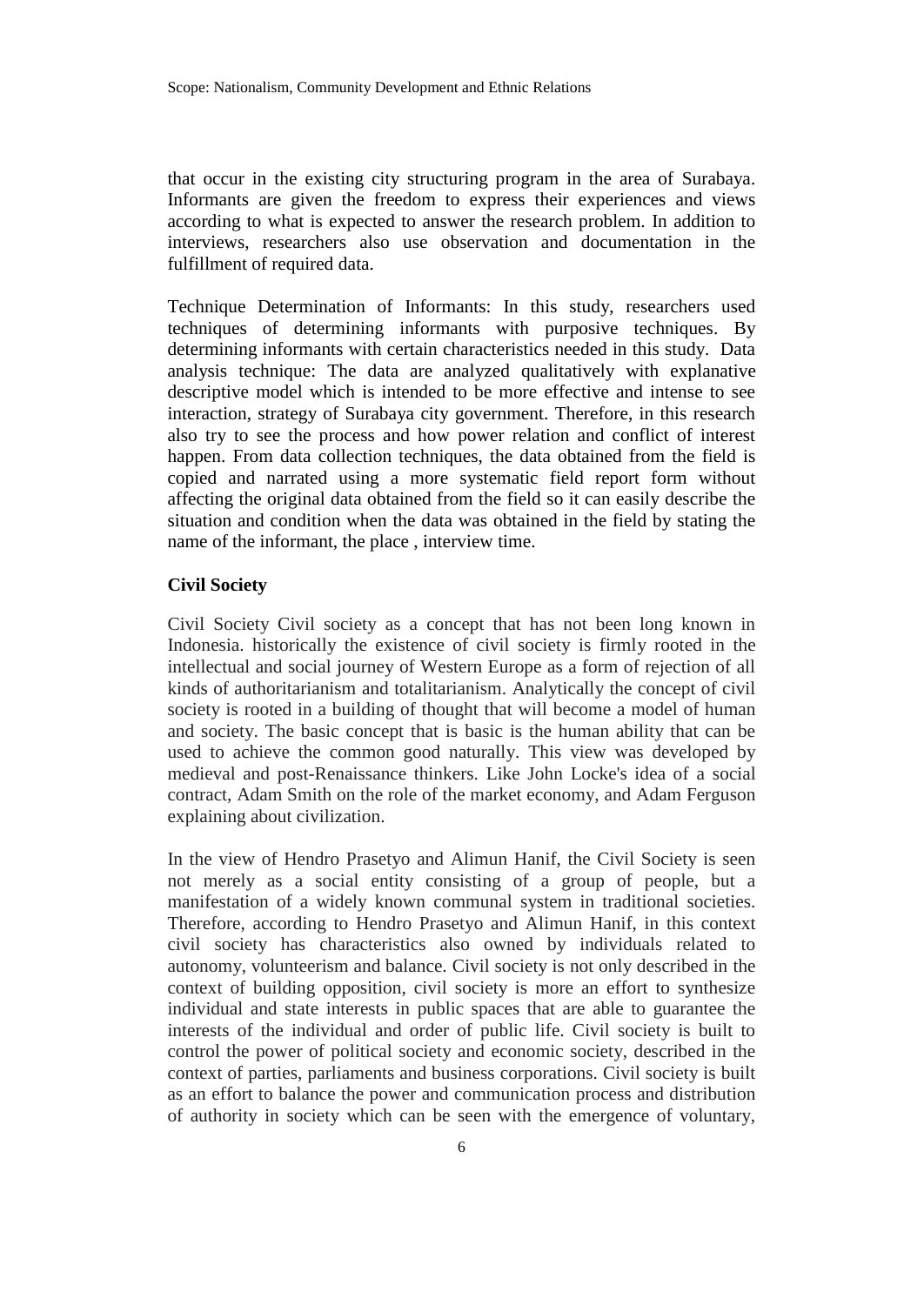independent, rational and participative organizations, both in discourse and praxis on all matters relating to society.

The role of civil society is not only in the context of power balancing, but is seen as an attempt to create a critical force arising from self-sufficiency, shared consciousness of society. With that view, Hendro Prasetyo and Alimun Hanif asserted that civil society is a prerequisite for freedom. This view underlies Hendro Prasetyo and Alimun Hanif to see the growth of civil society in Indonesia. The idea of the emergence of civil society became significant according to Hendro and Alimun Hanif because of changes in political system and social change in the process of political and state life.

that civil society is a prerequisite for freedom. This view underlies Hendro Prasetyo and Alimun Hanif to see the growth of civil society in Indonesia. The idea of the emergence of civil society became significant according to Hendro and Alimun Hanif because of changes in political system and social change in the process of political and state life.

In a civil society that has begun to strengthen, religion can play a role for the exchange of ideas and ideas and able to promote civil society and social capital. In this respect there are several important religious roles: first, religion with messages conveyed in a religious context can have a powerful impact on individuals to change their behavior. Second, Religion can promote good ideas with others and be able to have formal structures for regular meetings and exchange of ideas. Third, the combination of both so that in a unique position of religion is able to influence the public.

## **The Role MUI to supporting Revitalization Kampong dolly**

Surabaya is the second largest city after Jakarta, indicated in 2015 will be the fifth most populous city in the world with a population of 21.2 million people below Tokyo. As a mega-urban area, the various social problems that have arisen along with the development of the city have been out of the administrative boundaries of the urban areas, especially the Gerbangkertasusila region. Many communities outside administrative areas work in Surabaya, as well as engaging in economic activities and living as citizens of Surabaya as wild migrants and entering the informal sector. The presence of residents from the suburbs of Surabaya became an important point. Their arrival will create problems in urban areas if the city government of Surabaya can not meet the needs of public services for them.

Surabaya is a multi ethnic city like ethnic Malays, Chinese, Indian, Arab, Madurese, Sundanese, Batak, Borneo, Bali, Sulawesi which blend with native Surabaya and form the pluralism of culture and characteristic of Surabaya city. The majority of Surabaya people are native Surabaya people and Madurese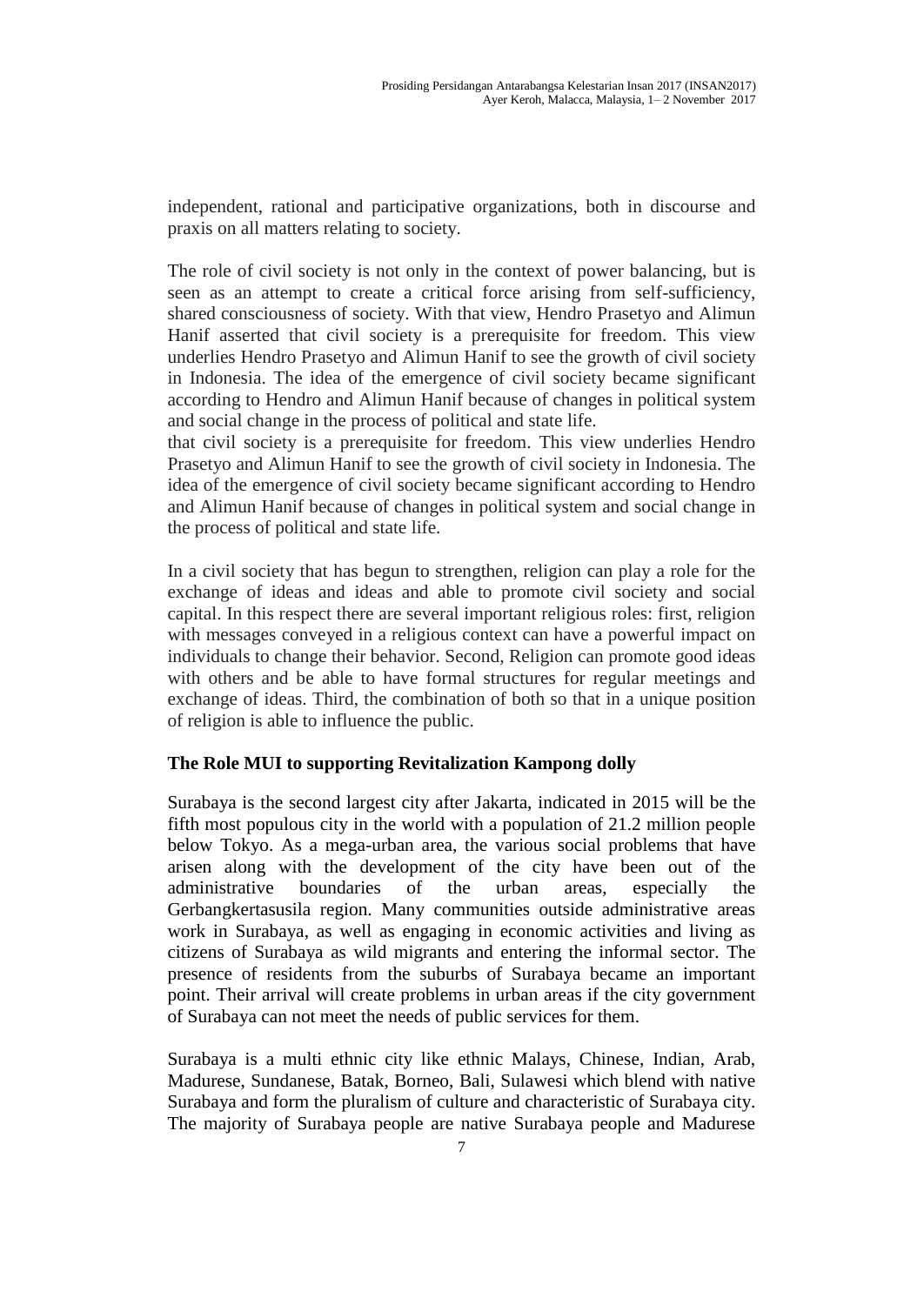who have the characteristic of easy to get along with a very open speech style. Surabaya city that experienced rapid development. With a population growth rate of 1.2% a year gives implications for the huge housing needs. The enactment of regional autonomy policy provides an opportunity for local governments, including the Surabaya City Government to build their own territories and communities independently financially and politically and to foster the sensitivity of political elites, development planners and existing agencies to be more sensitive to social issues at the local, and immediately handle it in order to improve the social welfare of the community. The importance of the role of political elites, related agencies, legislatures, employers, mass organizations and communities in the arrangement of the city becomes an important thing to be studied.

The election of Tri Rismaharini-Bambang DH in 2010 through direct election with 358,187 votes or 38.53% has placed Tri Rismaharini as an influential woman in Surabaya. The position of the Mayor of Surabaya has provided space for breakthroughs in its programs such as: reducing billboards, greening the Surabaya park through green park or green open spaces, closing Dolly localization, refusing toll road projects, arranging zoos. Two interesting programs to examine in view of Tri Rismaharini's leadership are; Dolly Village Revitalization Program and green open space program.

The Dolly case is getting public and media attention. The success of the Dolly closing program through Dolly Village Revitalization implemented in 2014 has been long awaited since the issuance of Perda Kotamadya Level II Number 7 Year 1999. Risma through Dolly Village Revitalization program has successfully closed the location of prostitution. The program becomes a model of prostitution area that can describe Surabaya city government policy in placing urban face. Dolly has more complicated issues, both in economic, social and urban culture. Reorganizing Dolly region into a creative village is a smart breakthrough in addressing urban issues. Positioning humanity more civilized and humane. Prostitution is a social problem that is difficult to overcome. The emergence of prostitution is caused by economic difficulties, lack of employment, as well as the "lazy" character factor that is the main reason for the continuing life of prostitution. This is the main reason for Commercial Sex Workers and the beneficiaries who have built a huge industry in it.

Dolly Localization is located in Putat Jaya Sub-district, Sawahan Sub-district, Surabaya Municipality. Precisely, this prostitution complex is located on Jalan Kupang Gunung Timur V Raya. If Tunjungan Street is considered as the center or heart of Surabaya City. Dolly is located not far from downtown Surabaya. The development of prostitution activities in Surabaya today is very alarming. Efforts to prosecute also has long been done by the City Government of Surabaya. Prohibition of prostitution itself has been listed in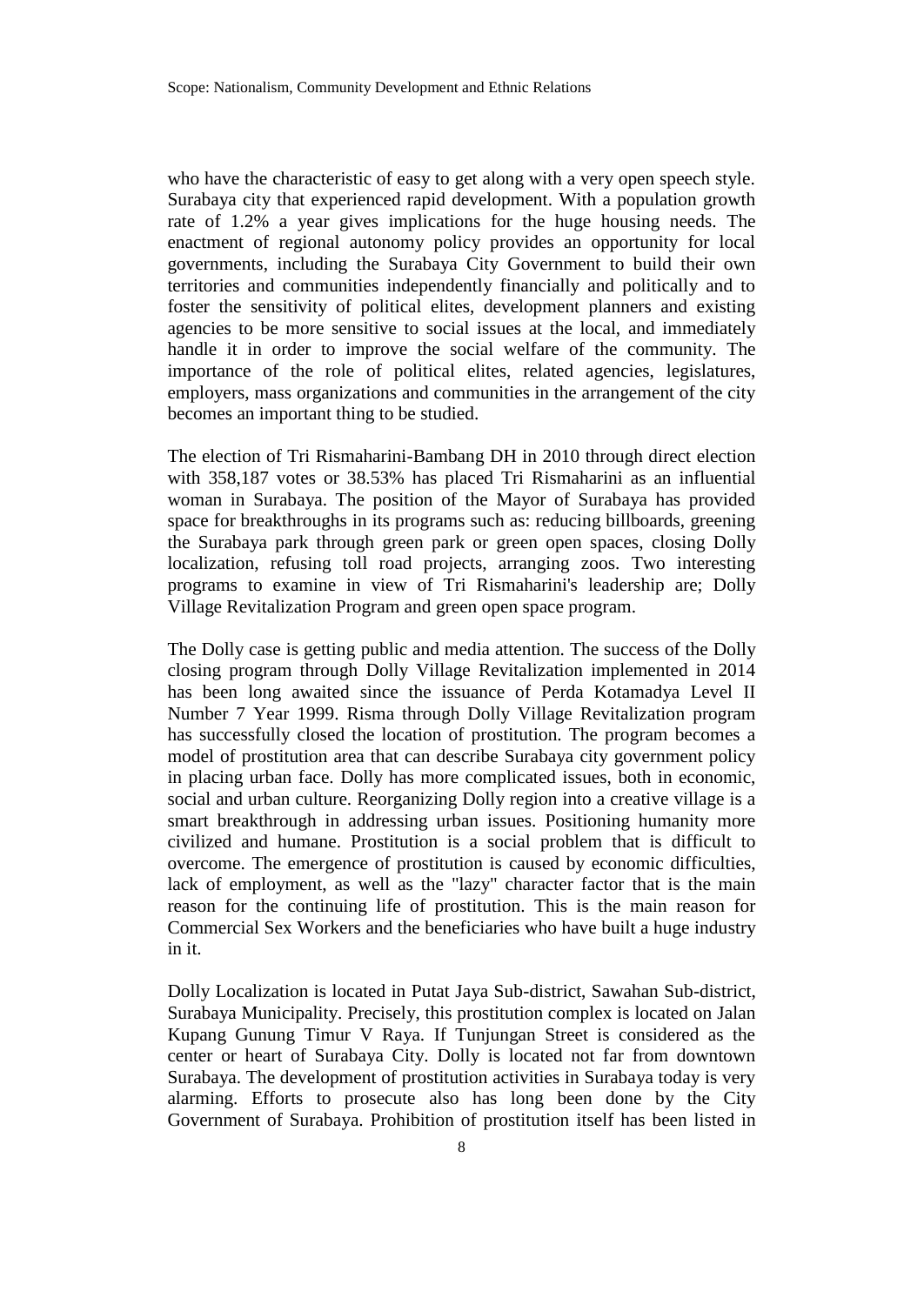the Regional Regulation Number 7 Year 1999 issued by the Government of Municipality of the Level II Region of Surabaya and set on May 11, 1999 is a regulation on the prohibition of using the building or place for immoral acts and the binding to perform immoral acts in Surabaya. Surabaya City Government has also attempted to stop such activities through the Decree of Mayor of Surabaya Number 74 Year 2001. However, it has not succeeded. Finally the Surabaya City Government plans to close the localization on June 18, 2014 before entering Ramadan.

Dolly closing process gets opposition from PDI-P that is a political party that carries Tri Rismaharini as the Mayor of Surabaya was elected. According to Vice Mayor Wisnu sakti Buana, that the rejection of Dolly's closure is not her personal interest but the concept of PDIP in viewing the social realities

of prostitution in Dolly; "We never have plans to close Dolly, there is only limitation of prostitutes and restrictions on prostitution activities .... PDIP as a party based on wong cilik is very aware, economically tens of thousands of citizens have been very dependent on activity of localization of Dolly. That fact has been going on for decades since Dolly was around 1966. "

With the advocacy team of Dolly Local Workers Front (FPL) who considered that the closure violated Law No.2 of 2004 About Local Government: "Closing Dolly's localization should not be done before the economy of the citizens is well-established. So the municipal government should pay attention to the law first if it does not want to have legal problems later on ". It does not make sense if the existence of localization triggers crime. It was just the city government that made a bad opinion about Dolly. The closure of Dolly also resulted in resistance from prostitutes supported by groups that were economically dependent on localization among others; thugs, gremos and merchants.

Dolly closing efforts received a response from the commission D-DPRD Surabaya. Commission D has not been invited to discuss issues related to the closure of Dolly. DPRD advises to pay attention to step after closing. So the closure of Dolly is expected not to cause new problems as it has happened at the closing of localization sememi with new mode (karaoke house,homestay).

On the other hand, support for the closing of Dolly is given by Islamic organizations, Majelis Ulama Indonesia (MUI). MUI East Java Province since 10 years ago has support government to close the prostitution. MUI on December 24, 2009 give recommendation to the government on this issue. MUI get positive response from the Government of East Java Province. Governor Dr. H. Soekarwo then issued Circular letter No. 460/16474/031/2010 dated 30 November 2010 regarding Prostitution and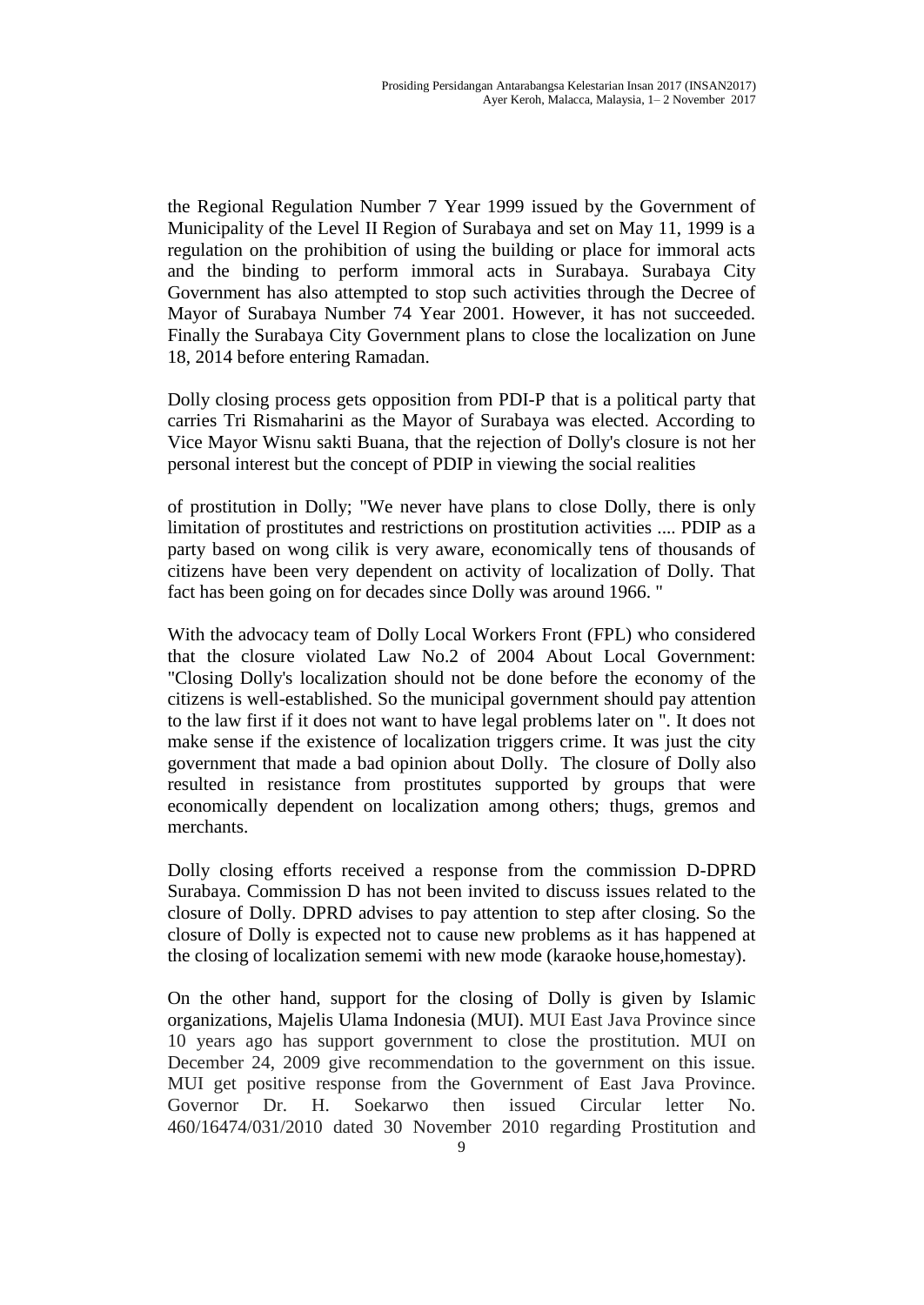Woman Trafficing Prevention and Countermeasures addressed to the Bupati and the mayors of East Java and Circular Letter no. 460/15612/031/2011 dated October 20, 2011 on controlling Localization in East Java and this program is also supported the Minister of Social RI and Tri Rismaharini

Starting from prostitution in Dupak Bangunsari is a pilot project and the closer of localization program driven by MUI East Java Province whose implementation is by IDAL MUI East Java with full support from Provincial Government. Through an integrated and holistic program since 2010, the prostitution in Dupak Bangunsari was finally closed. IDIAL MUI Jatim is an institution under the MUI of East Java Province which operally handles programs to closed prostitution.

Since December 12, 2012, Surabaya City Government executed the policy of closing localization in Surabata, Start from Dupak Bangunsari, Tambak Asri or Kremil. Then in 2013 following Klakah Rejo and Sememi. Others with Dolly-Distance-Putat Jaya as the biggest localization. For the closer of Dolly-Putat Jaya, the Government is more cautious. The result has been several times there WTS are willing to repatriate. Handling Dolly is a lot of lead to the pros and cons. The problem is not only related to economic issues, but extends to politics and government. How not in Dolly and Distance there are dozens of homestays. They have lived side by side in five RW, in Putat Jaya Village, Sawahan District for decades. The local residents also get the economic effect of the prostitution activity. Naturally if later, local citizens strongly reject the closer policy. Almost most of the Dolly workers from the homestead owners trongly resist the closing. They even strongly refuse and oppose the government if it still closes.

Dolly workers also formed the Front Workers Localization (FPL) also rejected all forms of compensation cover in the form of business capital and economic skills training provided by the government. The government through the Ministry of Sosisl RI has budgeted Rp. 8 billion for WTS handling, Rp 1.5 billion from East Java Provincial Government for prostitute, and Rp. 16 Billion from Surabaya City Government to redeem localization homestead. The support of GUIB, IDIAL MUI East Java and other supporting elements, government of Surabaya did the closing of Dolly. On the day of June 18, 2014, a number of locals along with the local community around the area held a demonstration refusing to close down in the Dolly. This action can not be separated because of the support of a number of NGOs. Interestingly there is a female Muslim activist who participated in the action refused to close. On the same day in front of Grahadi held Tabligh Akbar event support plan closing Gang Dolly, Distance and Putat Jaya.

although the Islamic Da'wah Forum of Indonesia (FDII) of East Java has requested that various mass organizations not be allowed to interfere with the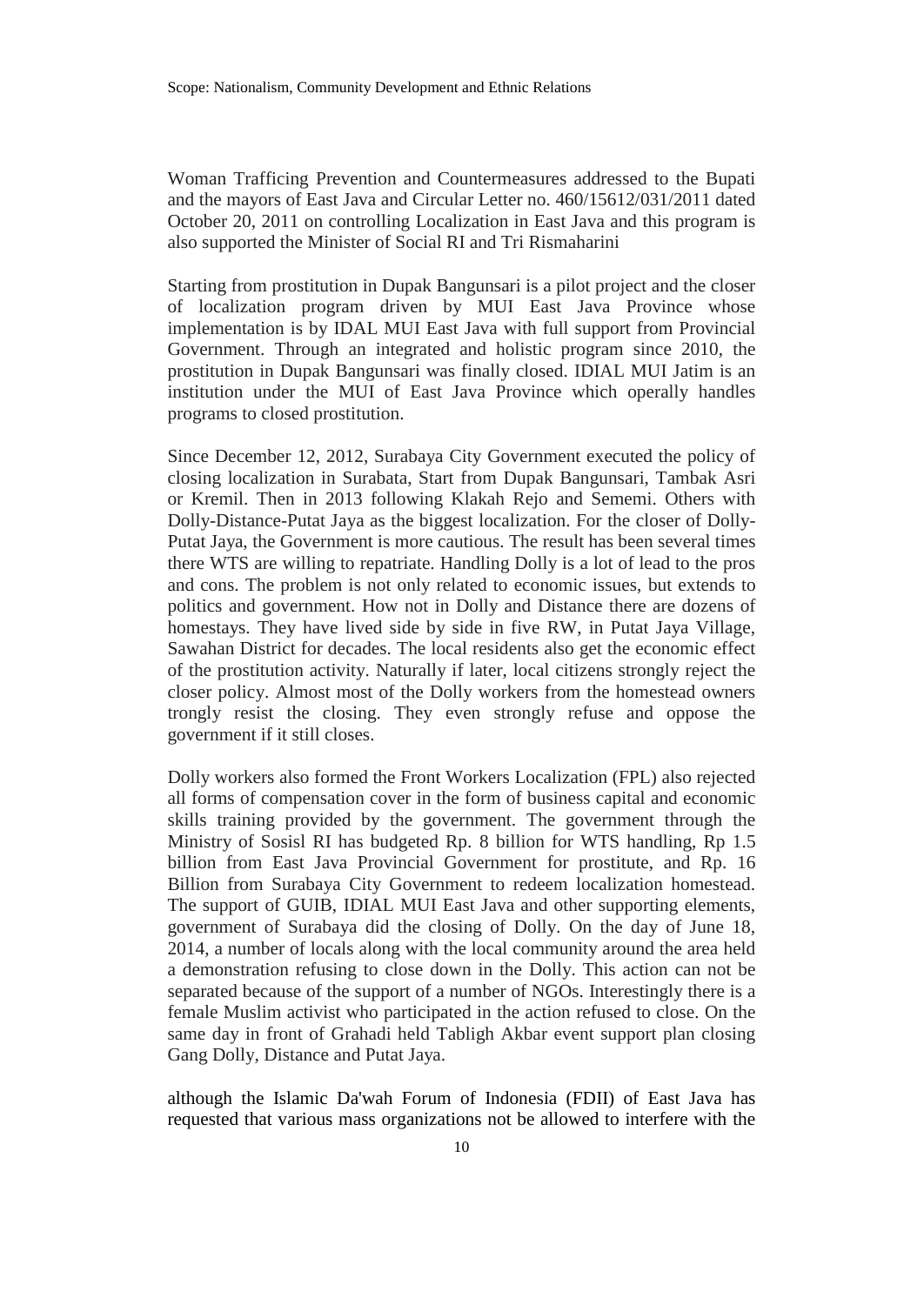closure of the Dolly alley. This was conveyed by the chairman of the East Java FDII, H. Alibadri: "Leave it all to the PP and the police. As the authorities, those with the obligation to close. " Dolly's localization closing declaration took place at the Islamic Center Building in Surabaya at 19.00 WIB and attended by many people, among others: a number of scholars, Social Minister Salim Segaf Al-Jufri, East Java Governor Soekarwo, and Tri Rismaharani Surabaya Mayor. There are 107 citizens of Putat Jaya who signed the declaration of closing Dolly prostitution center.

The declaration contains four main points: First, the citizens agree on Putat Jaya territory free of prostitution. Second, over the other profession in the field that is in accordance with the guidance of religion and regulations. Third, support the firm action against traffickers or traffickers. Fourth, ready to build Putat Jaya area become safer, progressing and better with government guidance.

Although Dolly has been declared closed, the oldest existing localization in Surabaya remains open as usual. Only, the tight guard was done to avoid the officers. In the main hall of Dolly, among the 56 homesteads, only four of them are recorded, namely: Wisma Sumber Rejeki, Wisma Lancar Jaya, and two homestays that are mentioned in Dolly, Wisma Barbara and Wisma New Barbara. After closing Dolly's localization, the Municipal Government seeks to manage affected people, those eligible are channeled to city government agencies as employees. As for the prostitutes who received stimulus assistance Rp.5.050.000, - based on newspaper sources, amounted to 164 people, and pimp 29 people. This number is only a fraction of the total PSKs of 1,449 people and 311 pimps. CSWs who get help are returned to their places of origin.

#### **Conclusion**

The conclusion obtained in this study is that the government has implemented policies that have the impact of social environment changes in society, especially in the prostitution dolly environment to realize the vision and mission of East Java as a city free of prostitution. MUI as Islam organization contribute to closed prostitution in east java. Although prostitution is indeed difficult to eradicate, it shows that efforts to compare the city in accordance with its vision and mission have been pursued by various conflicts and conflicts therein.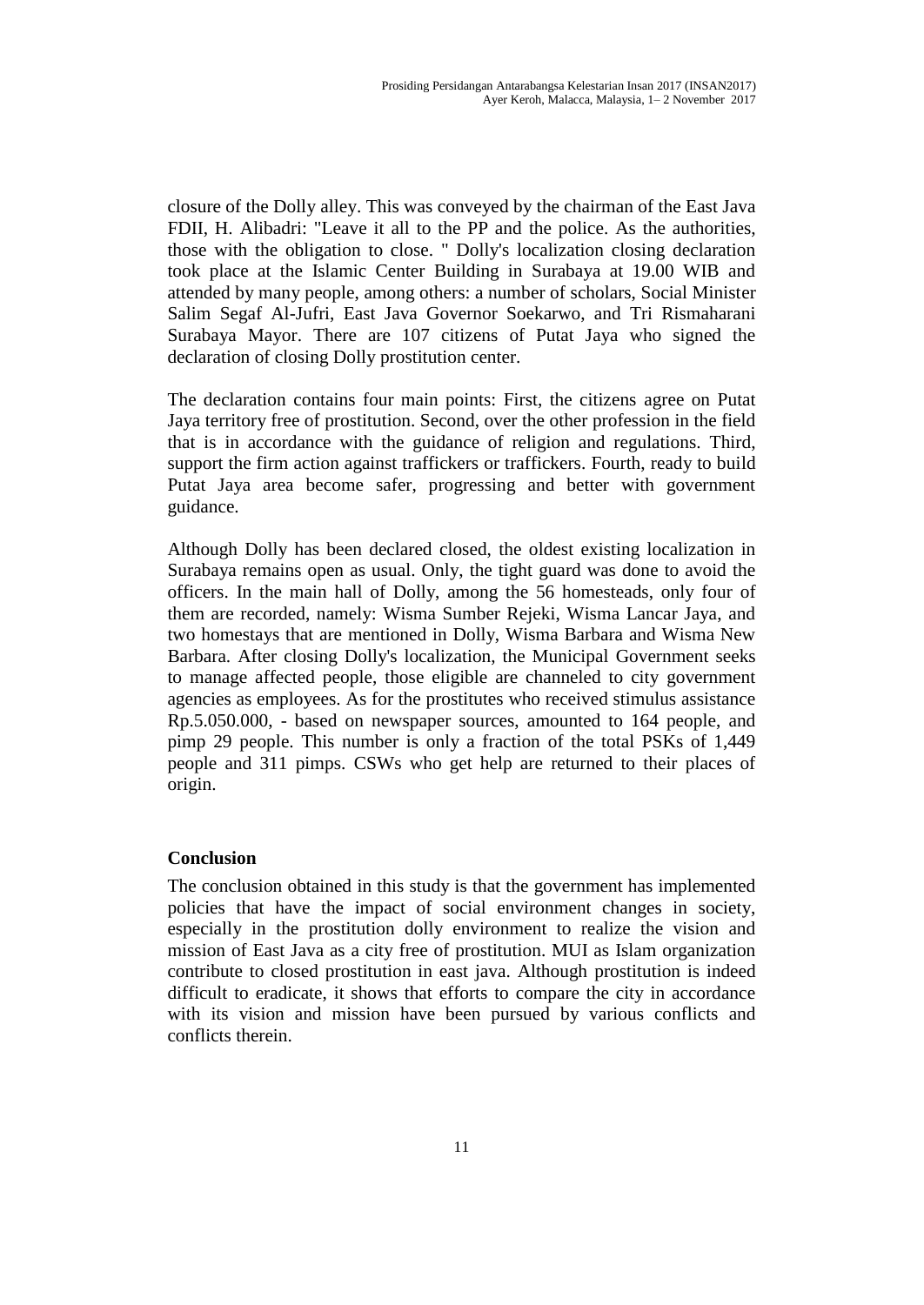#### **References**

Andranovich, Gregory.D, Doing Urban Research, applied social research series, Sage Publication, 1993.

- Budiardjo, Mirriam, Aneka Pemikiran tentang Kuasa dan Wibawa, Sinar harapah, Jakarta, 1984
- Castells, Manuel, City, Class and Power, The Mac Milland Press, Kondon, 1987.

Cullingworth, J.B, Problem of an Urban Society, Volume 2: The Social Content of Planning, University of Brimingham, Tahun 1972.

- Downes, Bryan T, Politics, Change, and The Urban Crisis, 1976, Wadworth Publishing company, California.
- Denzin, Norman K, *Handbook of qualitative research*, Pustaka Pelajar, Jakarta.
- Herlianto, Urbanisasi, Pembangunan dan Kerusuhan KotaBandung,, PT Alumni, 1997.
- Heywood, Andrew, Politik, Pustaka Pelajar, Yogjakarta, 2013.
- Le Gates, Ricgard T. The City reader, Rautledge, Canada, 2000.
- Poloma,Margaret M., 1994. *Sosiologi Kontemporer*, Jakarta, raja Grafindo Persada.
- Ritzer, Georger, *Teori Sosial Modern*, Penerbit Kencana, Prenada Media, Rawamangun, Jakarta 2004.
- Hendro Prasetyo, Alimun Hanif, *Islam dan Civil Society*: *Pandangan Muslim Indonesia*, Gramedia Pustaka, Jakarta, 2002hal. 10
- Kacung Marijan, *Ilmu Politik Dalam Paradigma Abad 21*, Jakarta, Prenada Media Group, 2013.
- Allan daramawan, Konstalasi Politik Kota Dalam Keabijakan Reklame di Surabaya, Jurnal Politik Muda, Vol.1 No.1 Oktober-Desember 2012.
- Akhmad Ramdhon, Sketsa Elit dan Fragmen Ekonomi Politik Kota, Jurnal Sosiologi Dilema, ISSN: 0215-9635, Vol. 25 No. 2 Tahun 2010.
- Alan Harding, North American Urban Political Economy, Urban Theory and British Research, British Journal of Political Science, Vol. 29, No. 4 (Oct., 1999), pp. 673-698, Cambridge University Press, Stable URL: [http://www.jstor.org/stable/194243,](http://www.jstor.org/stable/194243) Accessed: 05-04-2016 06:54 UTC.
- Ash Amin and Stephen Graham, The Ordinary City, Transactions of the Institute of British Geographers, Vol. 22, No. 4 (1997), pp. 411429, The Royal Geographical Society (with the Institute of British Geographers), CRL: www.jstor.org/stable/623110, Accessed:05-04-2016 07:04 UTC.
- AbdouMaliq Simone, The Urban Poor and Their Ambivalent Exceptionalities Some Notes from Jakarta, Source: Current Anthropology, Vol. 56, No. S11, Politics of the Urban Poor: Aesthetics, Ethics, Volatility, Precarity (October 2015), pp. S15-S23, Published by: The University of Chicago Press on behalf of Wenner-Gren Foundation for Anthropological Research, Stable URL: [http://www.jstor.org/stable/10.1086/682283,](http://www.jstor.org/stable/10.1086/682283) Accessed: 05-04-2016 06:17 UTC.
- Cynthia Horan and Andrew E. G. Jonas Governing Massachusetts: Uneven Development and Politics in Metropolitan Boston, Economic Geography, Vol. 74, Special Issue for the 1998 Annual Meeting of the Association of American Geographers, Boston, Massachusetts, 25-29 March 1998 (1998), pp.83-95, Clark University, URL: http://www.jstor.org/stable/144305. Accessed:  $05-04-2016'$  06:55 UTC.
- Dimitra Viantari, Delik Hudalah, Globalisasi dan Politik Perkotaan dalam Suburbanisasi di Kawasan Metropolitan Jabodetabek, Jurnal Perencanaan Wilayah dan Kota SAPPK.
- David C. Gibbs, Andrew E. G. Jonas, Suzanne Reimer and Derek J. Spooner, Governance, Institutional Capacity and Partnerships in Local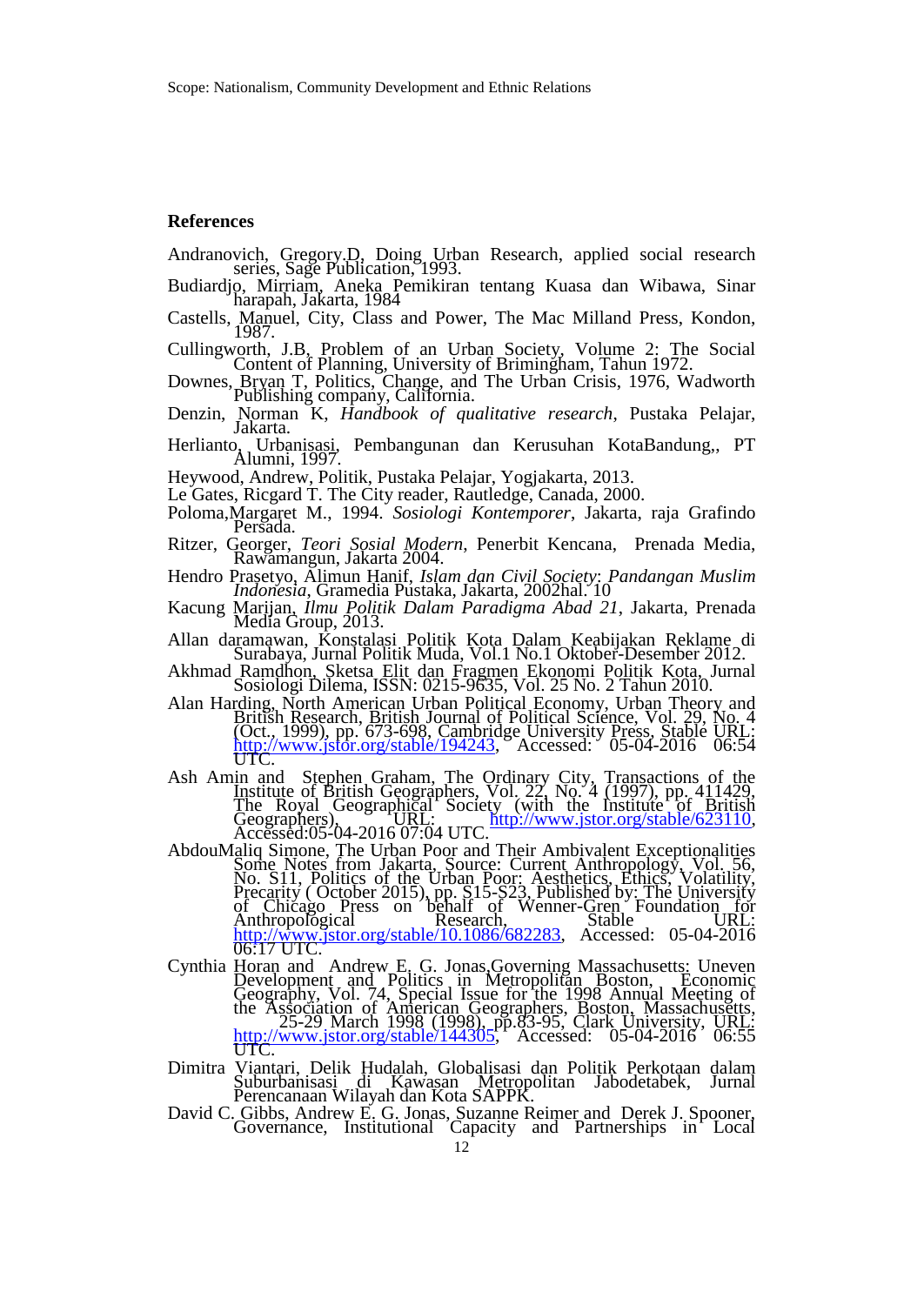Economic Development: Theoretical Issues and Empirical Evidence from the Humber Sub-Region,Transactions of the Institute of British Geographers, Vol. 26, No.  $1(2001)$ , pp.  $103119$ , Wiley on behalf of The Royal Geographical Society (with the Institute of British Geographers), CRL: [http://www.jstor.org/stable/623147,](http://www.jstor.org/stable/623147) Accessed:05-04-2016 06:59 UTC.

- David L. Imbroscio, David L. Imbroscio, Baker. Chapters 9-11 on Chicago stand in contrast, for they demonstrate the limits of progressive reform efforts, The Journal of Politics, Vol. 58, No. 3 (Aug., 1996), pp. 885-887, The University of Chicago Press on behalf of the Southern Political Science Association, Stable URL: [http://www.jstor.org/stable/2960457,](http://www.jstor.org/stable/2960457) Accessed: 05-04-2016 06:56 UTC.
- Dorothy Shipps, Pulling Together: Civic Capacity and Urban School Reform, Source: American Educational Research Journal, Vol. 40, No. 4 (Winter, 2003), pp. 841-878, American Educational Research Association, Stable URL: [http://www.jstor.org/stable/3699410,](http://www.jstor.org/stable/3699410) Accessed: 05-04-2016 06:57 UTC.
- Gerry Stoker, Theory and Urban Politics, International Political Science Review / Revue internationale de science politique, Vol. 19, No. 2, New Trends in Municipal Government. Le gouvernement des villes: nouvelles tendances (Apr., 1998), pp. 119-129, Sage Publications, Ltd, Stable URL: [http://www.jstor.org/stable/1601319,](http://www.jstor.org/stable/1601319) Accessed: 05- 04-2016 06:55 UTC.
- Huey L. Perry, Huey L. Perry, Race, Power, and Political Emergence in Memphis, The Journal of Politics, Vol. 65, No. 1 (Feb., 2003), pp.  $274-275$ , The University of Chicago Press. [http://www.jstor.org/stable/10.1111/1468-2508.00012,](http://www.jstor.org/stable/10.1111/1468-2508.00012) Accessed: 05-04-2016 06:57 UTC.
- Harini Amarasuriya and Jonathan Spencer, With That, Discipline Will Also Come to Them" The Politics of the Urban Poor in Postwar Colombo, Source: Current Anthropology, Vol. 56, No. S11, Politics of the Urban Poor: Aesthetics,Ethics, Volatility, Precarity ( October 2015), pp. S66-S75, Published by: The University of Chicago Press on behalf of Wenner-Gren Foundation for, Anthropological Research, Stable URL: [http://www.jstor.org/stable/10.1086/681926,](http://www.jstor.org/stable/10.1086/681926) Accessed: 05-04-2016 06:14 UTC.
- Handinoto, Kebijakan Politik dan Ekonomi Pemerintah Kolonial Belanda Yang Berpengaruh Pada Morpologi (Bentuk dan Struktur) Beberapa Kota di Jawa, Jurusan Teknik Arsitektur, Fakultas Teknik Sipil dan Perencanaan - Universitas Kristen Petra http://puslit.petra.ac.id/~puslit/journals/, DIMENSI TEKNIK ARSITEKTUR Vol. 32, No. 1, Juli 2004: 19 – 27.
- Haryanto, Elit Politik Lokal Dalam Perubahan Sistem Politik, Jurnal Ilmu Sosial dan Ilmu Politik, Volume 13, Nomor 2, November 2009 (131- 148), ISSN 1410-4946.
- Kevin G. Ward, The Re-Interpretation of Urban Politics: Three Authors, Four Papers and the 'Shibboleth of Regulation Theory', Transactions of the Institute of British Geographers, Vol. 26, No. 1 (2001), pp. 127133, Wiley on behalf of The Royal Geographical Society (with the Institute of British, URL: [http://www.jstor.org/stable/623149,](http://www.jstor.org/stable/623149) Accessed:05-04-2016 07:03 UTC.
- Kevin J. Delaney and Rick Eckstein, Urban Power Structures and Publicly Financed Stadiums, Source: Sociological Forum, Vol. 22, No. 3  $(Sep, 2007)$ , pp. 331-353, Published by: Wiley, Stable URL: [http://www.jstor.org/stable/20110215,](http://www.jstor.org/stable/20110215) Accessed: 05-04-2016 06:55 http://
- Larry R. Ford, A Model of Indonesian City Structure, Source: Geographical Review, Vol. 83, No. 4 (Oct., 1993), pp. 374-396, Published by: American Geographical Society, Stable URL: [http://www.jstor.org/stable/215821,](http://www.jstor.org/stable/215821) Accessed: 05-04-2016 06:34 UTC.
- Lewis A. Coser, *Social Conflictand Theory of Social Change*, The British Journal of Sociology, Vol.8, No.3 (Sep.,1957), pp. 197-207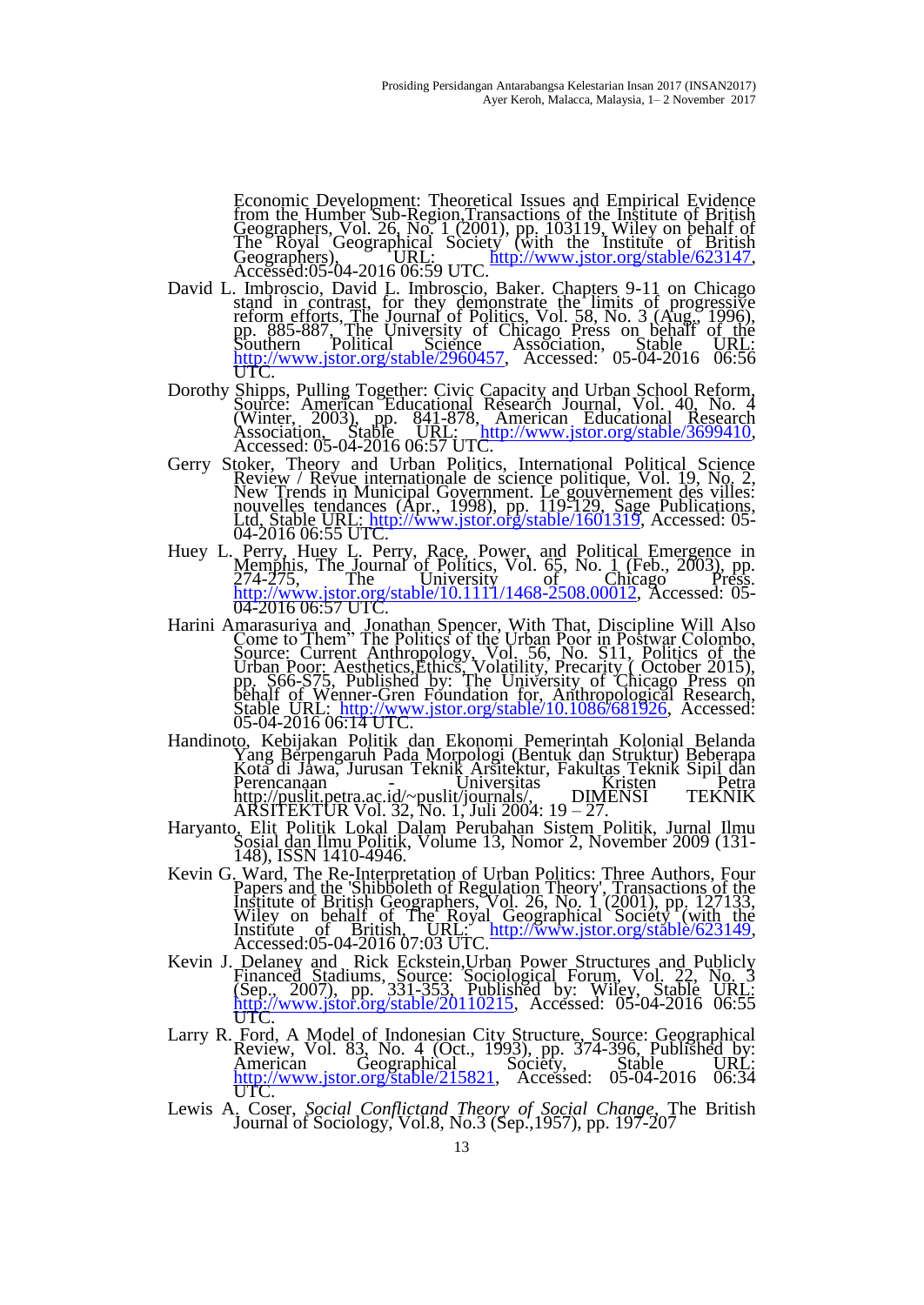- Megan K. Blake, Reconstructing Urban Regime Theory: Regulating Urban Politics in a Global, Book Reviews Book Reviews Book Reviews Thousand Oaks, Calif, Sage, Publications, 1997, Megan K. Blake, Megan K. Blake, Economic Geography, Vol. 75, No. 4 (Oct., 1999), pp.  $419-420$ , Clark University, Stable URL: [http://www.jstor.org/stable/144479,](http://www.jstor.org/stable/144479) Accessed: 05-04-2016 06:52 UTC.
- Meredith Ramsay,Community, Culture and Economic Development: The Social Roots of Local Action. Albany: State University of New York Press, 1996. 163p, Gerry Stoker, University of Strathclyde at Glasgow, Author(s): Gerry Stoker, Gerry Stoker, The American Political Science Review, Vol. 90, No. 4 (Dec., 1996), pp. 920-921, American Political Science Association Stable URL: [http://www.jstor.org/stable/2945888,](http://www.jstor.org/stable/2945888) Accessed: 05-04-2016 07:03 UTC.
- Nari Rhee, The Social Construction of Reality, Review, Transactions of the Institute of British Geographers, Vol. 25, No. 3 (2000), pp. 398400, Published The Royal Geographical Society (with the Institute of British Geographers), Stable et and URL: [http://www.jstor.org/stable/623260,](http://www.jstor.org/stable/623260) Accessed:05-04-2016  $07:02$ UTC.
- Rulli Pratiwi Setiawan, Penggusuran Pemukiman Liar di Stren Kali Jagir: Sebuah Tinjauan dari Sisi Hukum dan Humanisme, disampaikna dalam seminar nasional perumahan, pemukiman dalam pembangunan kota tahun 2010.
- Rizali Shobirin Azandi, Konflik Kepentingan PT.KAI dengan Pemerintah Kota Dalam Kebijakan Pembangunan Jalan Layang Pasar Kembang Surabaya, Jurnal Politik Muda, Vol. 2 No.1 Januari-Maret 2012.
- Roger Keil, Globalization Makes States: Perspectives of Local Governance in the Age of the World City, Source: Review of International Political Economy, Vol. 5, No. 4 (Winter, 1998), pp. 616-646, Published by: Taylor  $\&$  Francis, Ltd, Stable URL: [http://www.jstor.org/stable/4177290,](http://www.jstor.org/stable/4177290) Accessed: 05-04-2016 07:00 UTC.
- Shenjing He and Desheng Xue, Identity Building and Communal Resistance against Landgrabs in Wukan Village, China, Source: Current Anthropology, Vol. 55, No. S9, Crisis, Value, and Hope: Rethinking the Economy  $($  August 2014), pp.  $\overline{S}$
- 126-S137, Published by: The University of Chicago Press on behalf of Wenner-Gren Foundation for Anthropological Research, Stable URL : [http://www.jstor.org/stable/10.1086/676132,](http://www.jstor.org/stable/10.1086/676132) Accessed: 05-04-2016 06:20 UTC.
- Siti Aminah, Konflik dan Kontestasi Penataan Ruang Kota Surabaya, Lab Sosio, Pusat Kajian Sosiologi FISIP-UI, September 2015.
- Terry D. Clark, Who Rules Šiauliai? A Case Study of an Emerging Urban Regime, Source: Slavic Review, Vol. 56, No. 1 (Spring, 1997), pp. 101-122, Published by: Association for Slavic, East European, and Eurasian Studies, Stable URL: [http://www.jstor.org/stable/2500657,](http://www.jstor.org/stable/2500657) Accessed: 05-04-2016 06:59 UTC.
- Todd Swanstrom, Semisovereign Cities: The Politics of Urban Development, Source: Polity, Vol. 21, No. 1 (Autumn, 1988), pp. 83-110, Published by: The University of Chicago Press, Stable URL: [http://www.jstor.org/stable/3234925,](http://www.jstor.org/stable/3234925) Accessed: 05-04-2016 07:05 UTC.
- Timothy Carter, C. Rhett Jackson, Amy Rosemond, Cathy Pringle, David Radcliffe, William Tollner, John Maerz, David Leigh and Amy Trice, Beyond the urban gradient: barriers and opportunities for timely studies of urbanization effects on aquatic ecosystems, Source: Journal of the North American Benthological Society, Vol. 28, No. 4 (Dec., 2009),pp. 1038-1050, Published by: The University of Chicago Press on behalf of the Society for Freshwater Science, Stable URL: <http://www.jstor.org/stable/10.1899/08-169.1> Accessed: 05-04-2016 06:25 UTC.
- Pengajuan izin IMB dan Reklame Surabaya, [http://news.detik.com/berita](http://news.detik.com/berita-jawa-timur)[jawa-timur,](http://news.detik.com/berita-jawa-timur) Selasa, 06 September 2016.